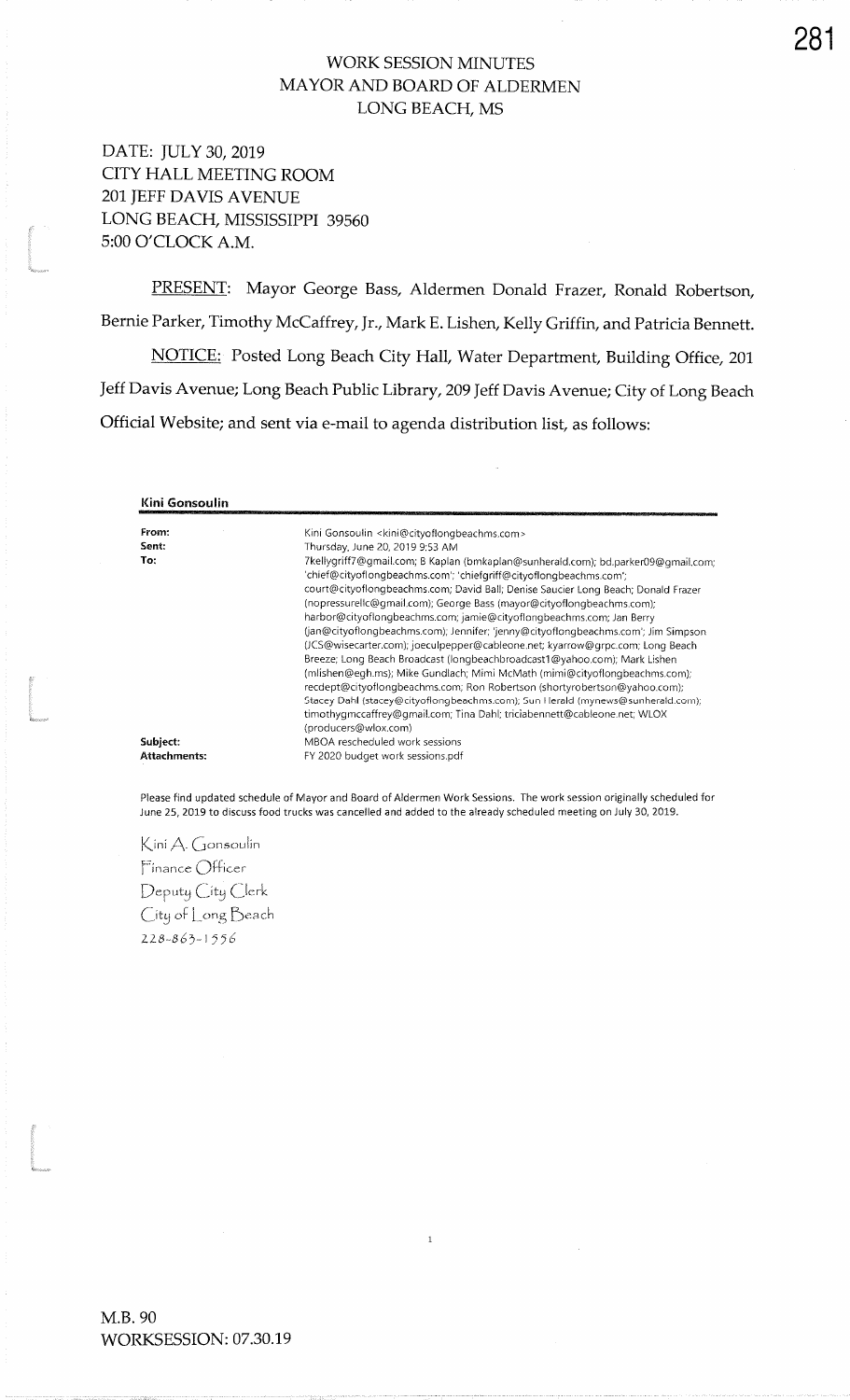## WORK SESSION MINUTES MAYOR AND BOARD OF ALDERMEN LONG BEACH, MS

DATE: JULY 30, 2019 CITY HALL MEETING ROOM 2Ol IEFF DAVIS AVENUE LONG BEACH, MISSISSIPPI 39550 5:00 O'CLOCK A.M.



#### PUBLIC INFORMATION

### LONG BEACH, MISSISSPPI

MAYOR AND BOARD OF ALDERMEN WORK SESSIONS:

TUESDAY, JULY 9, 2019, AT 5:00 O'CLOCK P.M. CITY HALL MEETING ROOM 201 JEFF DAVIS AVENUE LONG BEACH, MISSISSIPPI 39560

> DISCUSS FISCAL YEAR 2019-2020 BUDGET

TUESDAY, JULY 30, 2019, AT 5:00 O'CLOCK P.M. CITY HALL MEETING ROOM 201 JEFF DAVIS AVENUE LONG BEACH, MISSISSIPPI 39560

> DISCUSS FISCAL YEAR 2019.2020 BUDGET

> DISCUSS FOOD TRUCKS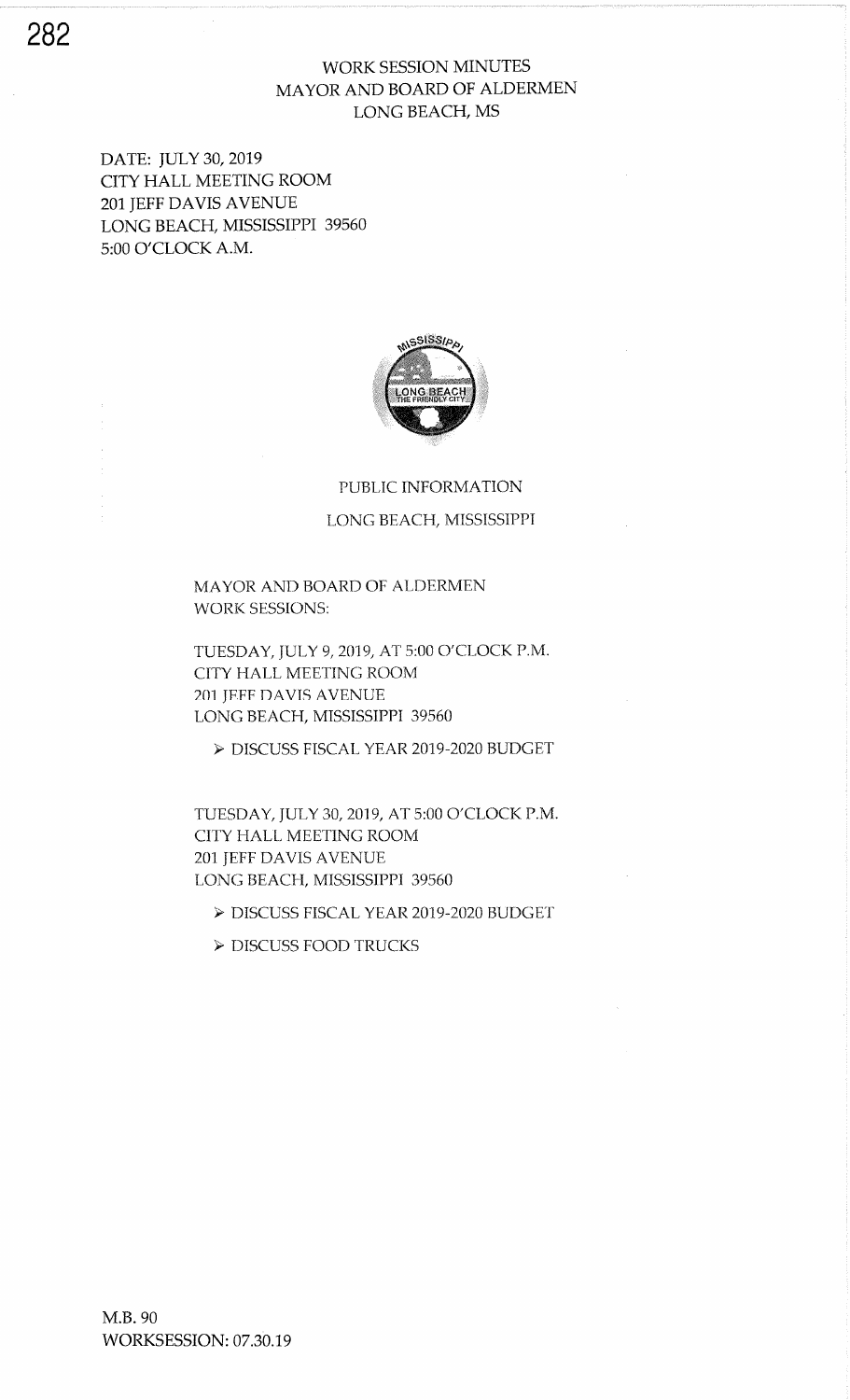## WORK SESSION MINUTES MAYOR AND BOARD OF ALDERMENLONG BEACFI, MS

DATE: IULY 30,2019 CITY HALL MEETING ROOM201 JEFF DAVIS AVENUE LONG BEACH, MISSISSIPPI 395605:00 O'CLOCK A.M.5:00 O'CLOCK A.M

,t rt rt rF rF \* \* \* rF \* rF rt rF rt )t rT rl. \* \* \* rt rt rt rT :T

No action taken.

)t rt \* \* \* \* rt \* \* \* \* rt rF \* ri rF rF rF :t rF rF r+ rt rF rt

APPROVED:

Alderman Donald Frazer, At-Large

Alderman Ronald Robertson, Ward 1

Alderman Bernie Parker, Ward2

Alderman Kelly Griffin, Ward 3

Alderman Timothy McCaffrey, Jr., Ward 4

Alderman Mark E. Lishen, Ward 5

Alderman Patricia Bennett, Ward 6

Date

ATTEST:

)<br>|<br>|approvale

t

Kini Gonsoulin, Deputy City Clerk

283